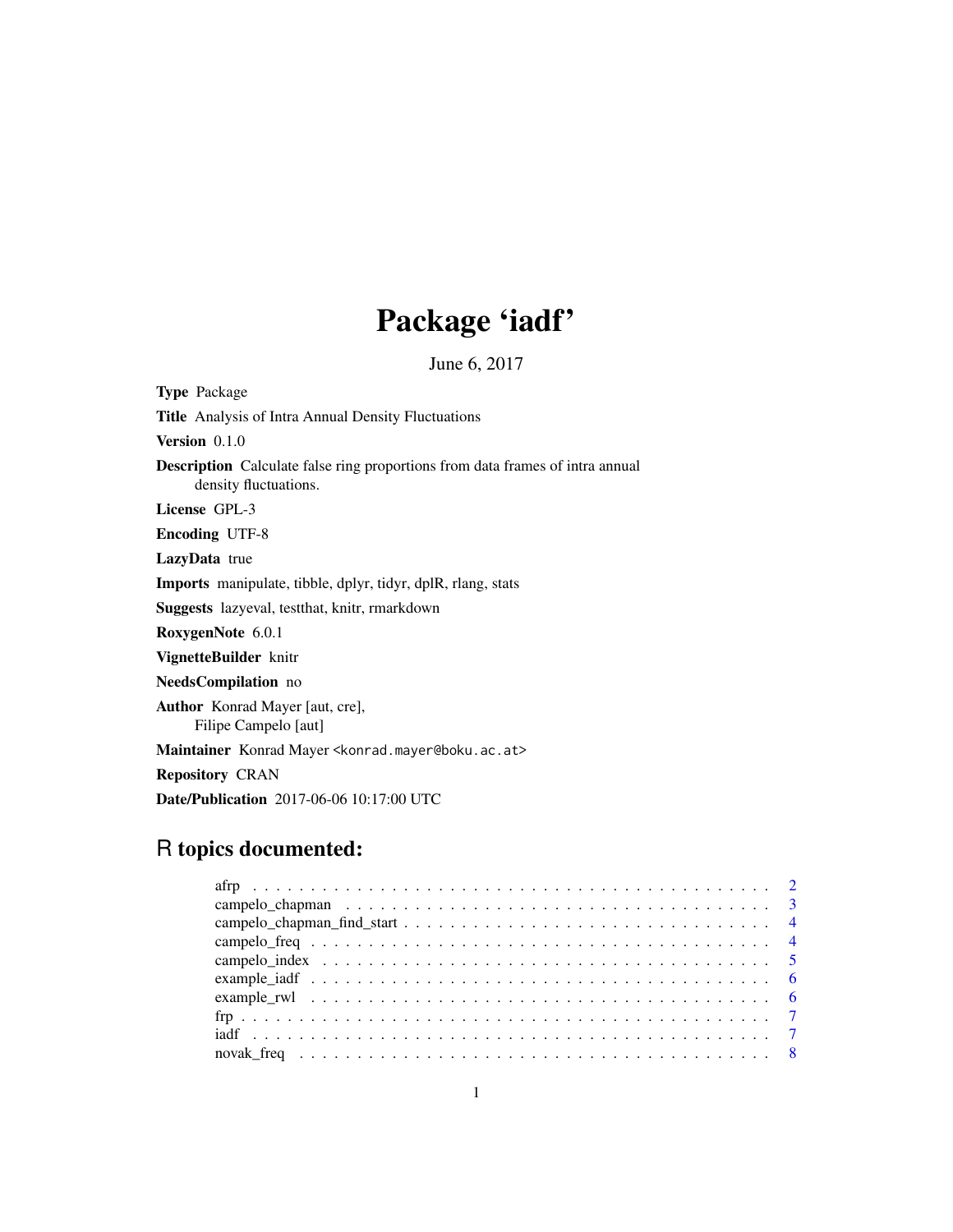<span id="page-1-0"></span>

| $\text{novak\_index} \dots \dots \dots \dots \dots \dots \dots \dots \dots \dots \dots \dots \dots \dots \dots \dots$ |  |
|-----------------------------------------------------------------------------------------------------------------------|--|
|                                                                                                                       |  |
|                                                                                                                       |  |
|                                                                                                                       |  |
|                                                                                                                       |  |
|                                                                                                                       |  |
|                                                                                                                       |  |
|                                                                                                                       |  |

#### **Index** 2008 **[14](#page-13-0)**

<span id="page-1-1"></span>

#### afrp *adjusted false ring proportion*

## Description

Calculate the adjusted false ring proportion, as suggested by Osborn et. al. (1997), of a set of binary false ring assignments.

#### Usage

afrp(iadf)

## Arguments

iadf A data frame with numeric columns representing individual series and years as rownames where years with IADF are marked with 1, those without with 0, years not covered by the series are set to NA.

## Value

a data frame

## References

Osborn TJ, Briffa KR and Jones PD (1997) Adjusting variance for sample-size in tree-ring chronologies and other regional-mean timeseries. Dendrochronologia 15, 89-99.

## See Also

[frp](#page-6-1)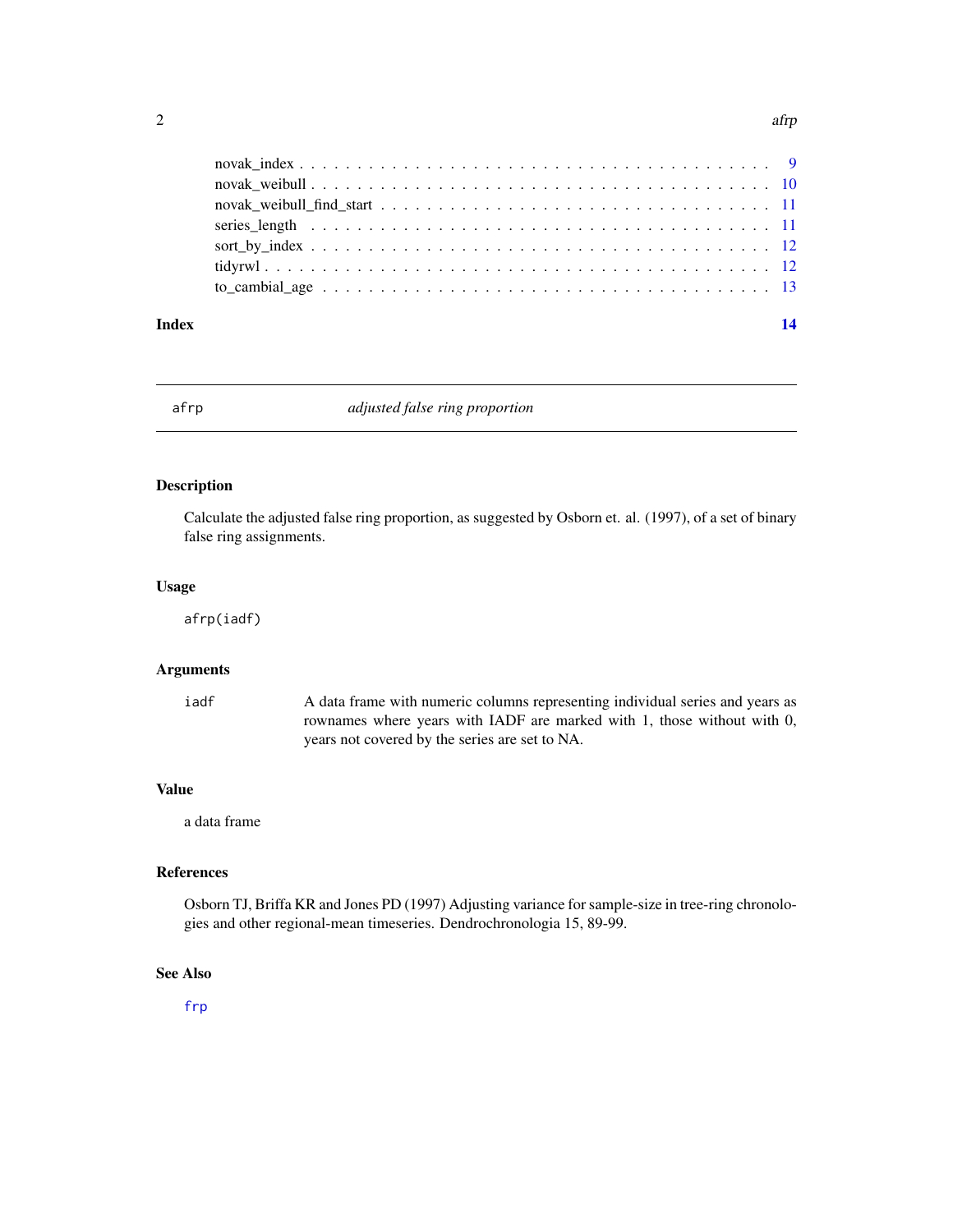<span id="page-2-1"></span><span id="page-2-0"></span>campelo\_chapman *campelo\_chapman*

#### Description

Chapman model fitting to size classes for the calculation of size corrected IADF frequencies according to Campelo et al. (2015).

#### Usage

```
campelo_chapman(campelo_freq_object, min.n = 15, start = NULL,
 make.plot = TRUE, max.iter = 500, ...)
```
## Arguments

| campelo_freq_object |                                                                                     |
|---------------------|-------------------------------------------------------------------------------------|
|                     | a campelo frequency object, output of campelo_freq                                  |
| min.n               | minimum number of samples within each group to be included in model estima-<br>tion |
| start               | set custom start values - default to $list(a = 0.8, b = 0.03, c = 12.5)$            |
| make.plot           | logical                                                                             |
| max.iter            | maximum iterations for internally used nls                                          |
| $\cdots$            | additional plotting arguments                                                       |

#### Value

a model object of class "nls"

## References

Campelo, F., Vieira, J., Battipaglia, G. et al. Which matters most for the formation of intra-annual density fluctuations in Pinus pinaster: age or size? Trees (2015) 29: 237. doi:10.1007/s00468-014- 1108-9 <http://link.springer.com/article/10.1007/s00468-014-1108-9>.

## See Also

[campelo\\_freq](#page-3-1), [campelo\\_index](#page-4-1)

```
data('example_iadf')
data('example_rwl')
model <- campelo_chapman(campelo_freq(example_iadf, example_rwl))
campelo_index(example_iadf, example_rwl, model)
```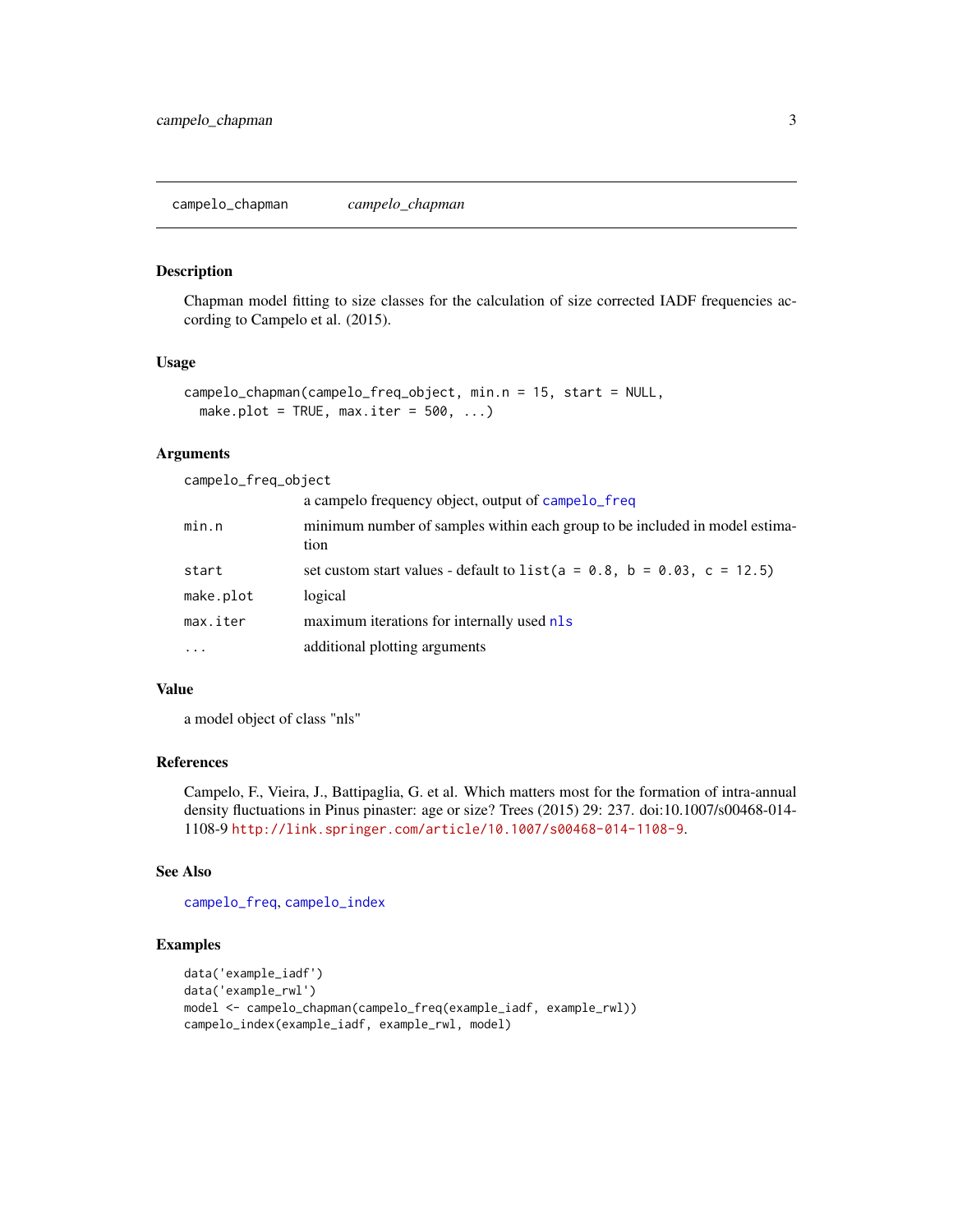<span id="page-3-0"></span>campelo\_chapman\_find\_start

*campelo\_chapman\_find\_start*

## Description

Find good start values manually in case [campelo\\_chapman](#page-2-1) returns an error caused by insufficient default starting values.

## Usage

```
campelo_chapman_find_start(campelo_freq_object, min.n = 15, max_a = 3,
 max_b = 1, max_c = 17
```
## Arguments

| campelo_freq_object |                                                                                     |  |
|---------------------|-------------------------------------------------------------------------------------|--|
|                     | a campelo frequency object, output of campelo_freq                                  |  |
| min.n               | minimum number of samples within each group to be included in model estima-<br>tion |  |
| max_a               | maximum value of manipulate slider for parameter a                                  |  |
| $max_b$             | maximum value of manipulate slider for parameter b                                  |  |
| $max_{c}$           | maximum value of manipulate slider for parameter c                                  |  |

## Value

a list which can be used as input argument 'start' in [campelo\\_chapman](#page-2-1)

<span id="page-3-1"></span>campelo\_freq *iadf frequency per ring width class*

#### Description

Calculate the frequency per ring width class as suggested by Campelo (2015).

## Usage

campelo\_freq(iadf, rwl, n = 20)

## Arguments

| iadf | A data frame with numeric columns representing individual series and years as |
|------|-------------------------------------------------------------------------------|
|      | rownames where years with IADF are marked binary with 1, those without with   |
|      | 0, years not covered by the series are set to NA.                             |
| rwl  | data frame containing ring widths with years in rows and series in columns    |
| n.   | number of ring width classes                                                  |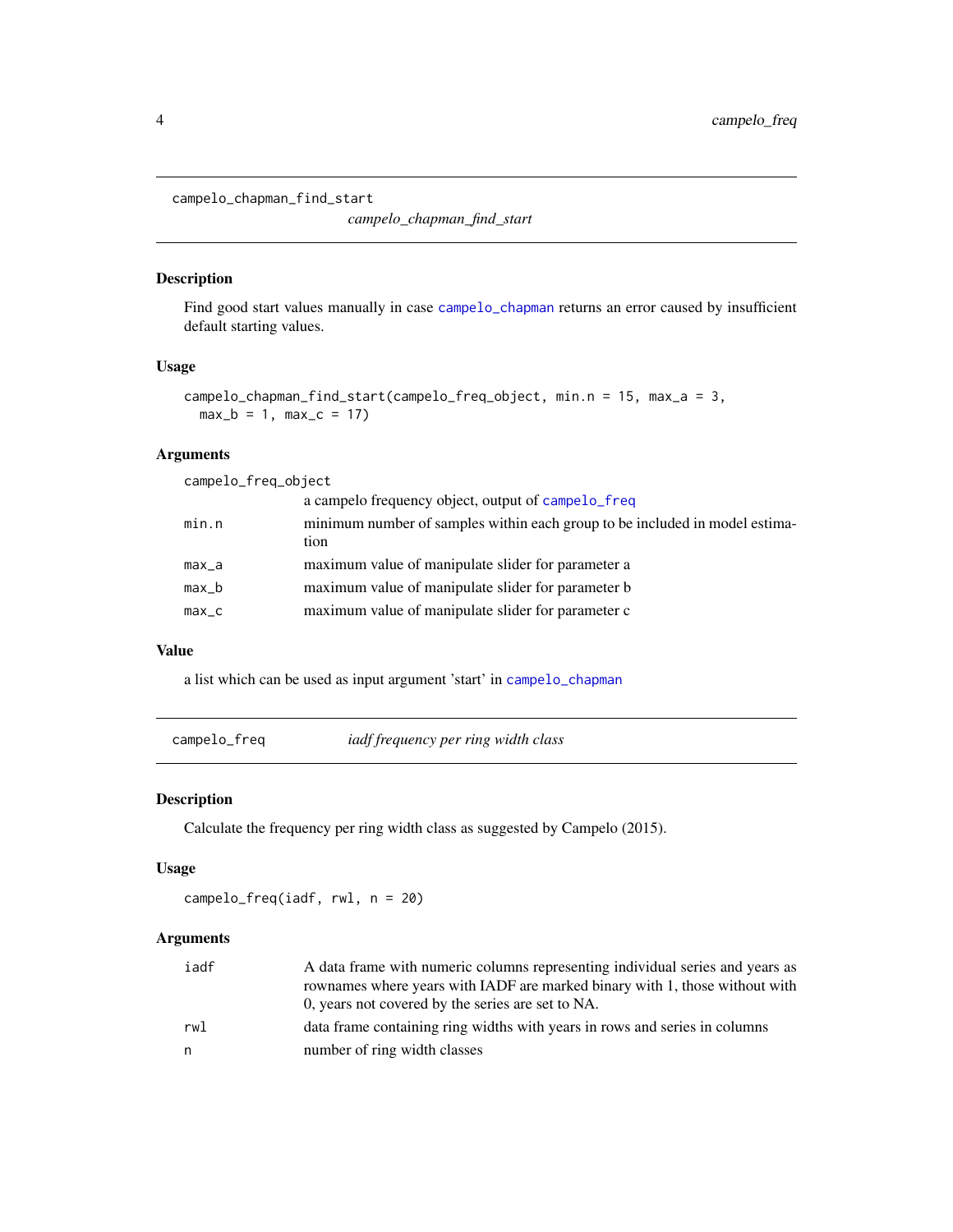## <span id="page-4-0"></span>campelo\_index 5

### Value

a data frame

#### References

Campelo, F., Vieira, J., Battipaglia, G. et al. Which matters most for the formation of intra-annual density fluctuations in Pinus pinaster: age or size? Trees (2015) 29: 237. doi:10.1007/s00468-014- 1108-9 <http://link.springer.com/article/10.1007/s00468-014-1108-9>.

#### See Also

[campelo\\_chapman](#page-2-1), [campelo\\_index](#page-4-1)

## Examples

```
data('example_iadf')
data('example_rwl')
model <- campelo_chapman(campelo_freq(example_iadf, example_rwl))
campelo_index(example_iadf, example_rwl, model)
```
<span id="page-4-1"></span>campelo\_index *campelo\_index*

#### Description

Calculation of size corrected IADF frequencies according to Campelo et al. (2015)

#### Usage

```
campelo_index(iadf, rwl, model)
```
#### Arguments

| iadf  | A data frame with numeric columns representing individual series and years as |
|-------|-------------------------------------------------------------------------------|
|       | rownames where years with IADF are marked binary with 1, those without with   |
|       | 0, years not covered by the series are set to NA.                             |
| rwl   | a rwl/data.frame object                                                       |
| model | a chapman model, output of campelo chapman                                    |

#### Value

a data frame

## References

Campelo, F., Vieira, J., Battipaglia, G. et al. Which matters most for the formation of intra-annual density fluctuations in Pinus pinaster: age or size? Trees (2015) 29: 237. doi:10.1007/s00468-014- 1108-9 <http://link.springer.com/article/10.1007/s00468-014-1108-9>.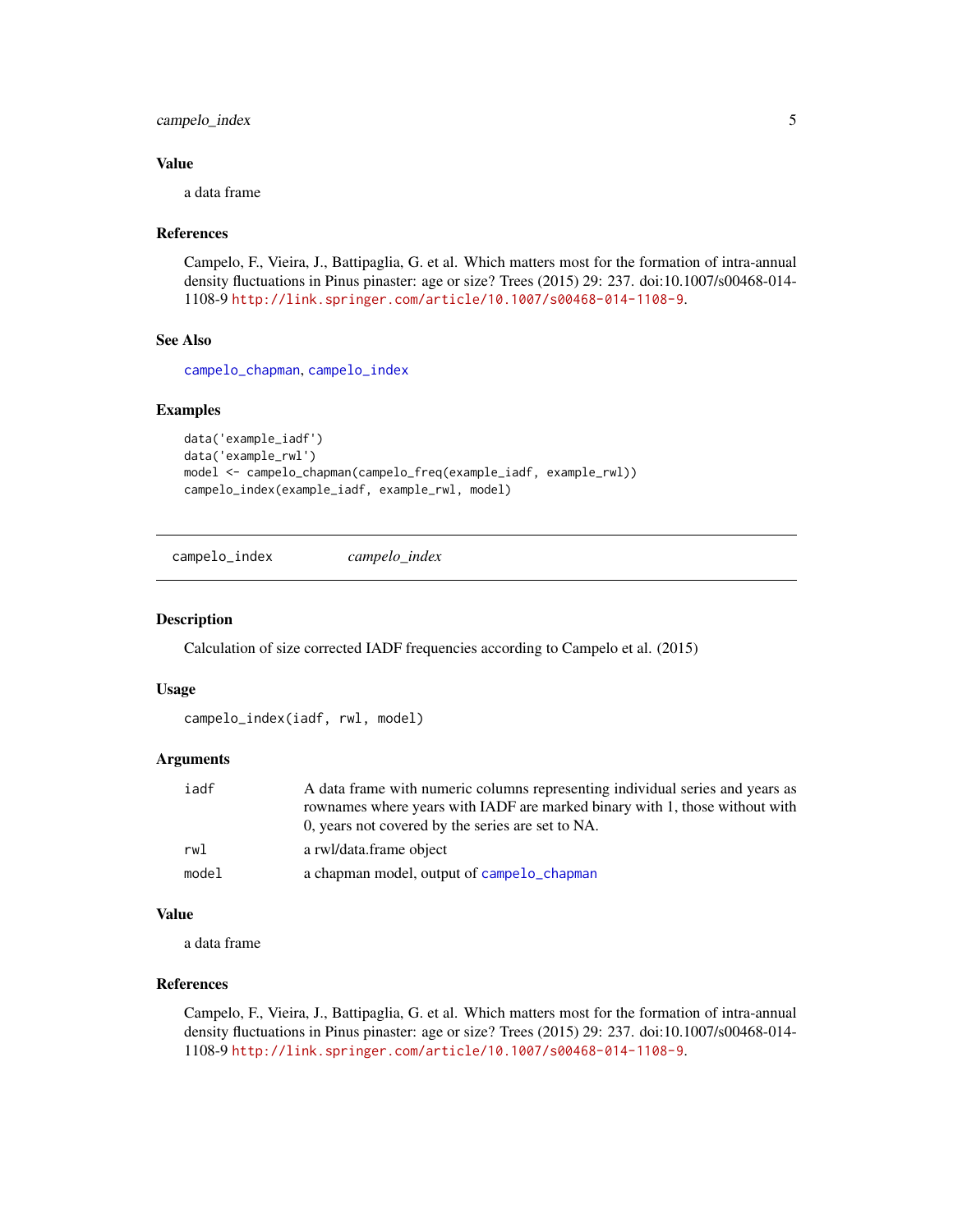## See Also

[campelo\\_freq](#page-3-1), [campelo\\_chapman](#page-2-1)

## Examples

```
data('example_iadf')
data('example_rwl')
model <- campelo_chapman(campelo_freq(example_iadf, example_rwl))
campelo_index(example_iadf, example_rwl, model)
```
example\_iadf *example\_iadf*

## Description

An rwl object to be used in documented examples

## Usage

example\_iadf

## Format

A data.frame with 135 years and 30 series.

example\_rwl *example\_rwl*

## Description

An rwl object to be used in documented examples

#### Usage

example\_rwl

## Format

A data.frame with 135 years and 30 series.

<span id="page-5-0"></span>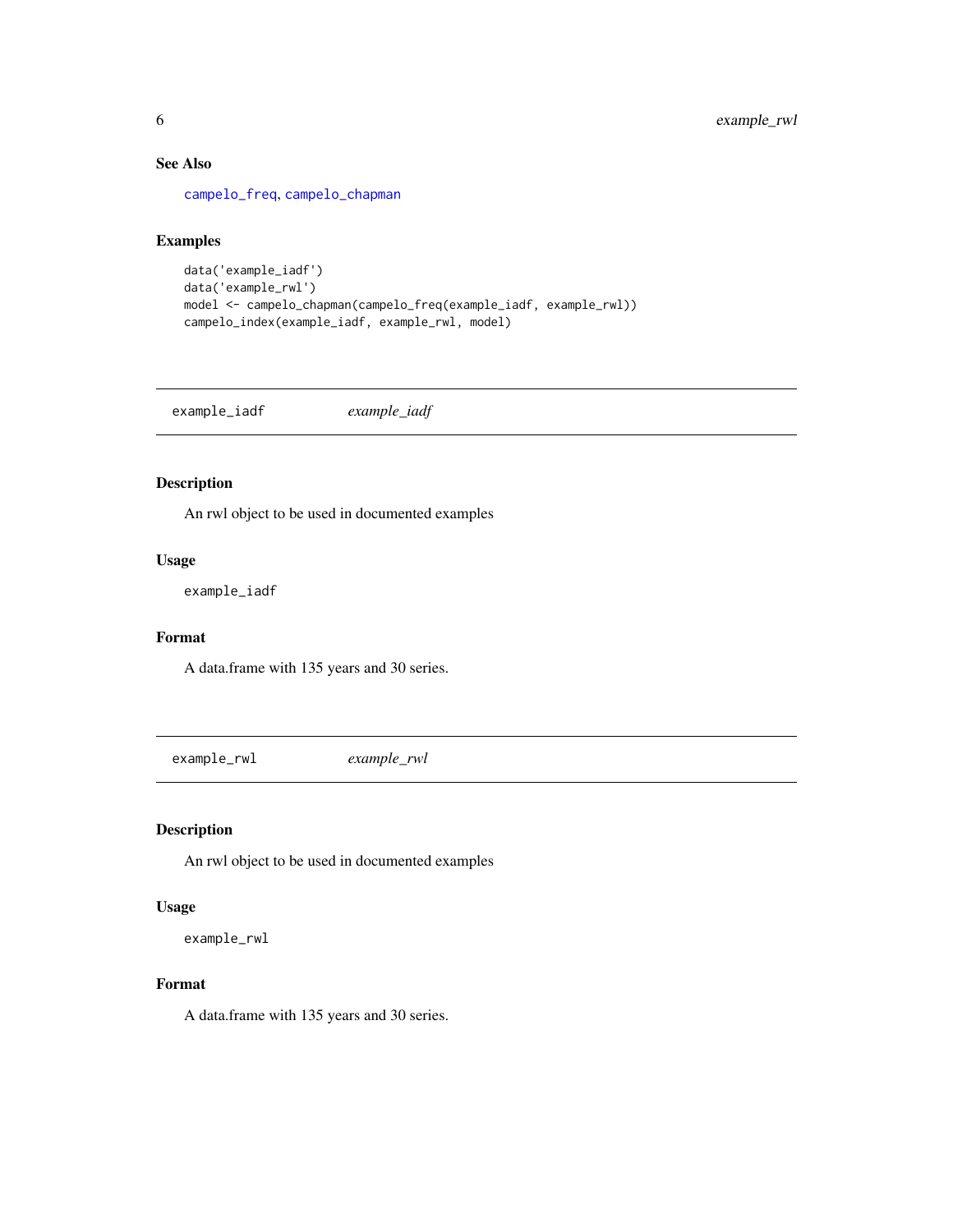## <span id="page-6-1"></span><span id="page-6-0"></span>Description

Calculate the false ring proportion of a set of binary false ring assignments.

## Usage

frp(iadf)

## Arguments

| iadf            | A data frame with numeric columns representing individual series and years as<br>rownames where years with IADF are marked binary with 1, those without with<br>0, years not covered by the series are set to NA. |
|-----------------|-------------------------------------------------------------------------------------------------------------------------------------------------------------------------------------------------------------------|
| <b>Value</b>    |                                                                                                                                                                                                                   |
| a data frame    |                                                                                                                                                                                                                   |
| <b>See Also</b> |                                                                                                                                                                                                                   |
| afrp            |                                                                                                                                                                                                                   |
|                 |                                                                                                                                                                                                                   |
|                 |                                                                                                                                                                                                                   |
| iadf            | iadf                                                                                                                                                                                                              |

## Description

calculate false ring proportions from data frames of intra annual density fluctuations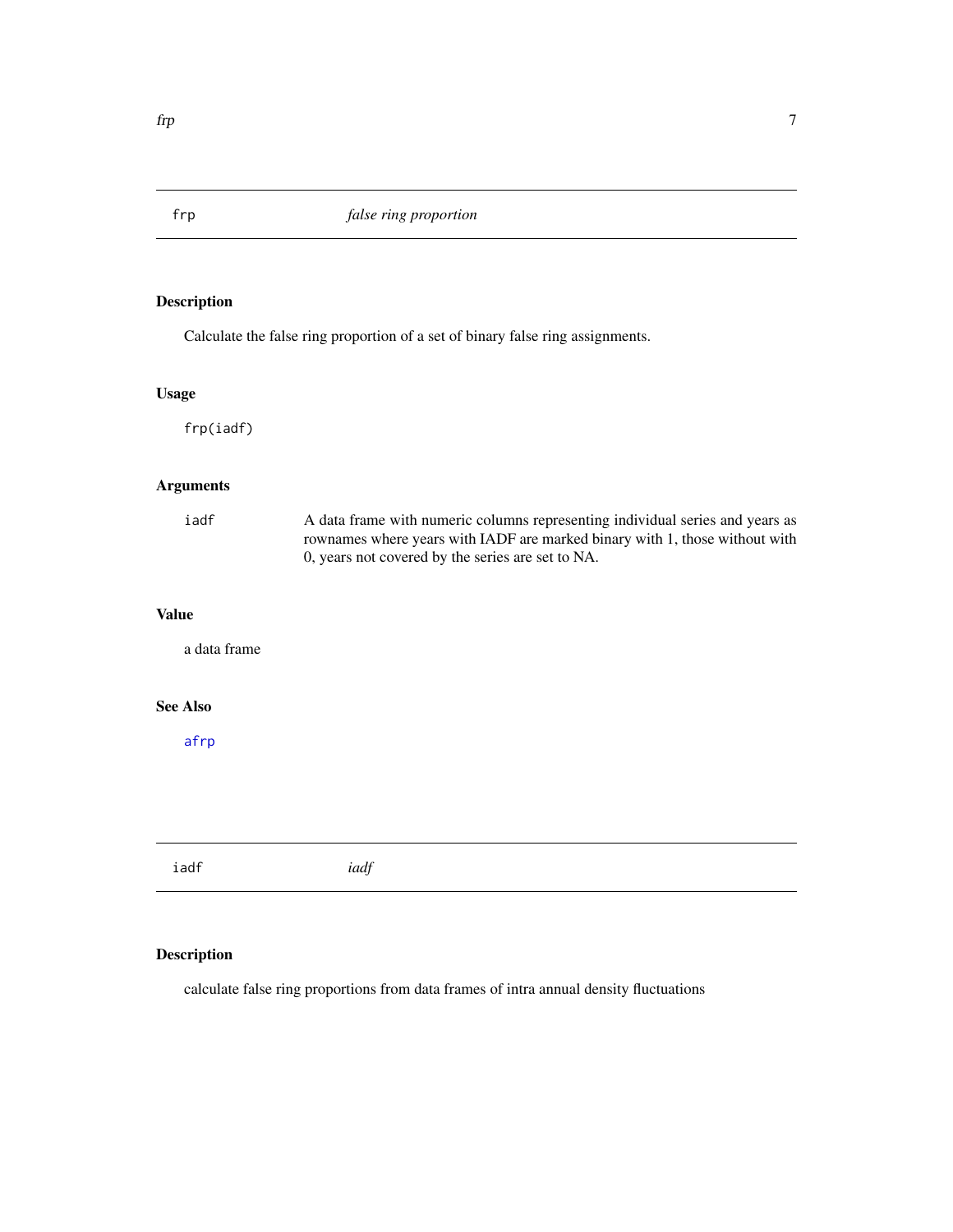<span id="page-7-1"></span><span id="page-7-0"></span>

## Description

Calculate the frequency per cambial age as suggested by Novak et al. (2013).

#### Usage

novak\_freq(iadf, po = NULL)

#### Arguments

| iadf | A data frame with numeric columns representing individual series and years as<br>rownames where years with IADF are marked binary with 1, those without with<br>0, years not covered by the series are set to NA. |
|------|-------------------------------------------------------------------------------------------------------------------------------------------------------------------------------------------------------------------|
| po   | a data frame with pith offsets with series names in the first and pith offset as<br>number of rings in the second column                                                                                          |

#### Value

a data frame

#### References

Novak, Klemen and Sánchez, Miguel Angel Saz and Čufar, Katarina and Raventós, Josep and de Luis, Martin, te and intra-annual density fluctuations in in Spain, IAWA Journal, 34, 459-474 (2013), DOI:https://doi.org/10.1163/22941932-00000037 [http://booksandjournals.brillonli](http://booksandjournals.brillonline.com/content/journals/10.1163/22941932-00000037)ne. [com/content/journals/10.1163/22941932-00000037](http://booksandjournals.brillonline.com/content/journals/10.1163/22941932-00000037).

#### See Also

[novak\\_weibull](#page-9-1), [novak\\_index](#page-8-1)

```
data('example_iadf')
model <- novak_weibull(novak_freq(example_iadf), 15)
novak_index(example_iadf, model)
```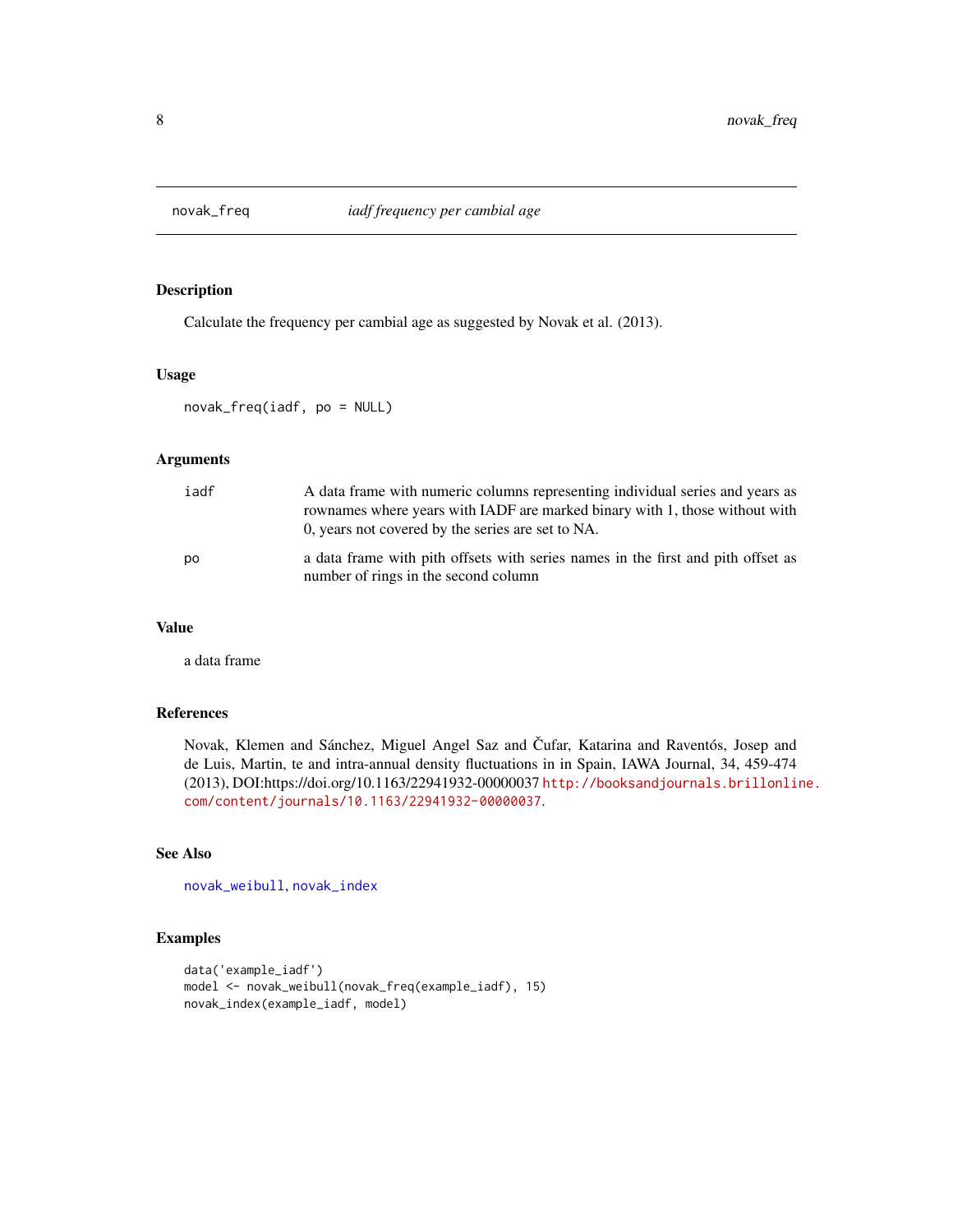<span id="page-8-1"></span><span id="page-8-0"></span>novak\_index *novak\_index*

## Description

Calculation of age corrected IADF frequencies according to Novak et al. (2013).

## Usage

novak\_index(iadf, model, po = NULL, method = "difference")

## Arguments

| iadf   | A data frame with numeric columns representing individual series and years as<br>rownames where years with IADF are marked binary with 1, those without with<br>0, years not covered by the series are set to NA. |
|--------|-------------------------------------------------------------------------------------------------------------------------------------------------------------------------------------------------------------------|
| model  | a model, output of either novak_weibull                                                                                                                                                                           |
| po     | an optional data frame of pith offsets with series names in the first and pith<br>offsets in the second column                                                                                                    |
| method | method for the RCS detrending, 'quotient' or 'difference'                                                                                                                                                         |

## Value

a data frame

## References

Novak, Klemen and Sánchez, Miguel Angel Saz and Čufar, Katarina and Raventós, Josep and de Luis, Martin, te and intra-annual density fluctuations in in Spain, IAWA Journal, 34, 459-474 (2013), DOI:https://doi.org/10.1163/22941932-00000037 [http://booksandjournals.brillonli](http://booksandjournals.brillonline.com/content/journals/10.1163/22941932-00000037)ne. [com/content/journals/10.1163/22941932-00000037](http://booksandjournals.brillonline.com/content/journals/10.1163/22941932-00000037).

#### See Also

[novak\\_freq](#page-7-1), [novak\\_weibull](#page-9-1)

```
data('example_iadf')
model <- novak_weibull(novak_freq(example_iadf), 15)
novak_index(example_iadf, model)
```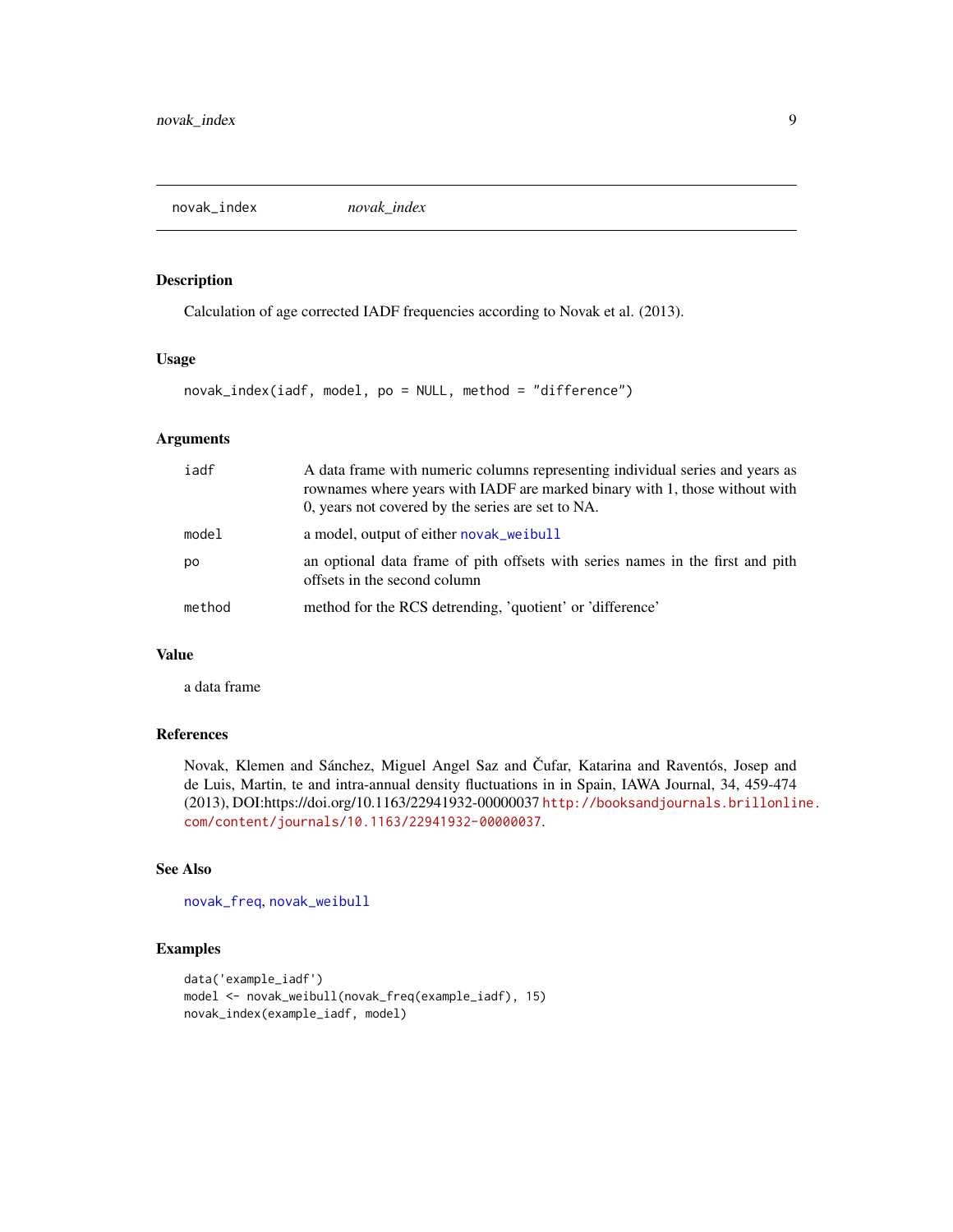<span id="page-9-1"></span><span id="page-9-0"></span>novak\_weibull *novak\_weibull*

#### Description

Fit a Weibull function for the calculation of age corrected IADF frequencies according to Novak et al. (2013).

#### Usage

```
novak_weibull(novak_freq_object, min.n = 15, start = NULL, max.iter = 500,
 make.plot = TRUE, ...)
```
## Arguments

novak\_freq\_object

|           | A novak_freq_object as obtained from novak_freq                                         |
|-----------|-----------------------------------------------------------------------------------------|
| min.n     | minimum number of samples within each cambial age to be included in model<br>estimation |
| start     | set custom start values - default to $list(a = 4, b = 0.33, c = 15.5)$                  |
| max.iter  | maximum iterations for internally used nls                                              |
| make.plot | logical                                                                                 |
| $\cdots$  | additional plotting arguments                                                           |

## Value

a model object of class "nls"

## References

Novak, Klemen and Sánchez, Miguel Angel Saz and Čufar, Katarina and Raventós, Josep and de Luis, Martin, te and intra-annual density fluctuations in in Spain, IAWA Journal, 34, 459-474 (2013), DOI:https://doi.org/10.1163/22941932-00000037 [http://booksandjournals.brillonli](http://booksandjournals.brillonline.com/content/journals/10.1163/22941932-00000037)ne. [com/content/journals/10.1163/22941932-00000037](http://booksandjournals.brillonline.com/content/journals/10.1163/22941932-00000037).

#### See Also

[novak\\_freq](#page-7-1), [novak\\_index](#page-8-1)

```
data('example_iadf')
model <- novak_weibull(novak_freq(example_iadf), 15)
novak_index(example_iadf, model)
```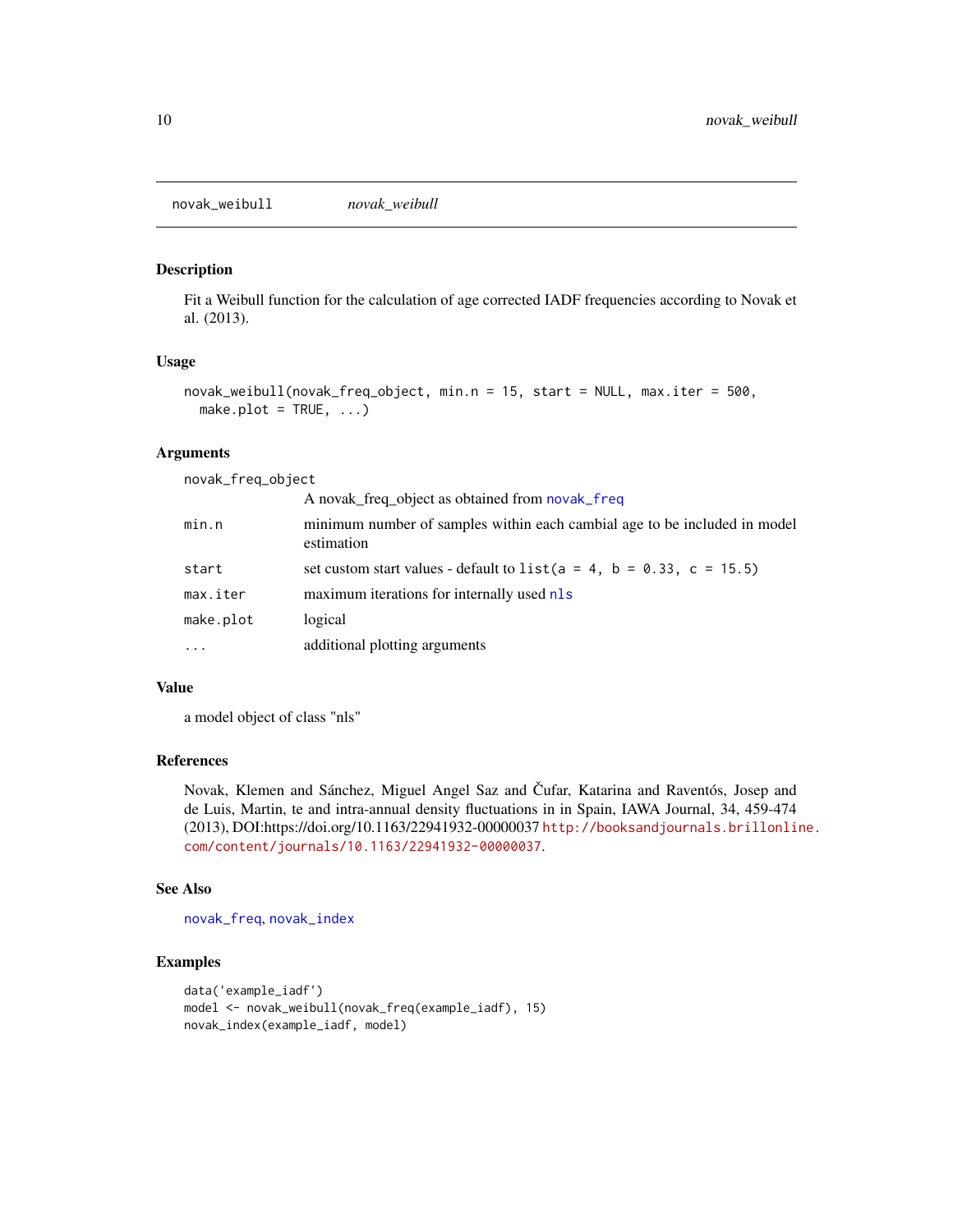<span id="page-10-0"></span>novak\_weibull\_find\_start

*novak\_weibull\_find\_start*

## Description

Find good start values manually in case [novak\\_weibull](#page-9-1) returns an error caused by insufficient default starting values.

## Usage

```
novak_weibull_find_start(novak_freq_object, min.n = 15, max_a = 10,
 max_b = 3, max_c = 30
```
## Arguments

novak\_freq\_object

|       | A novak_freq_object as obtained from novak_freq                                         |
|-------|-----------------------------------------------------------------------------------------|
| min.n | minimum number of samples within each cambial age to be included in model<br>estimation |
| max_a | maximum value of manipulate slider for parameter a                                      |
| max_b | maximum value of manipulate slider for parameter b                                      |
| max_c | maximum value of manipulate slider for parameter c                                      |
|       |                                                                                         |

## Value

a list which can be used as input argument 'start' in [novak\\_weibull](#page-9-1)

series\_length *series length*

## Description

returns the series length of the series within a data.frame/rwl object.

#### Usage

```
series_length(x)
```
#### Arguments

x a data.frame/rwl object

#### Value

a numeric vector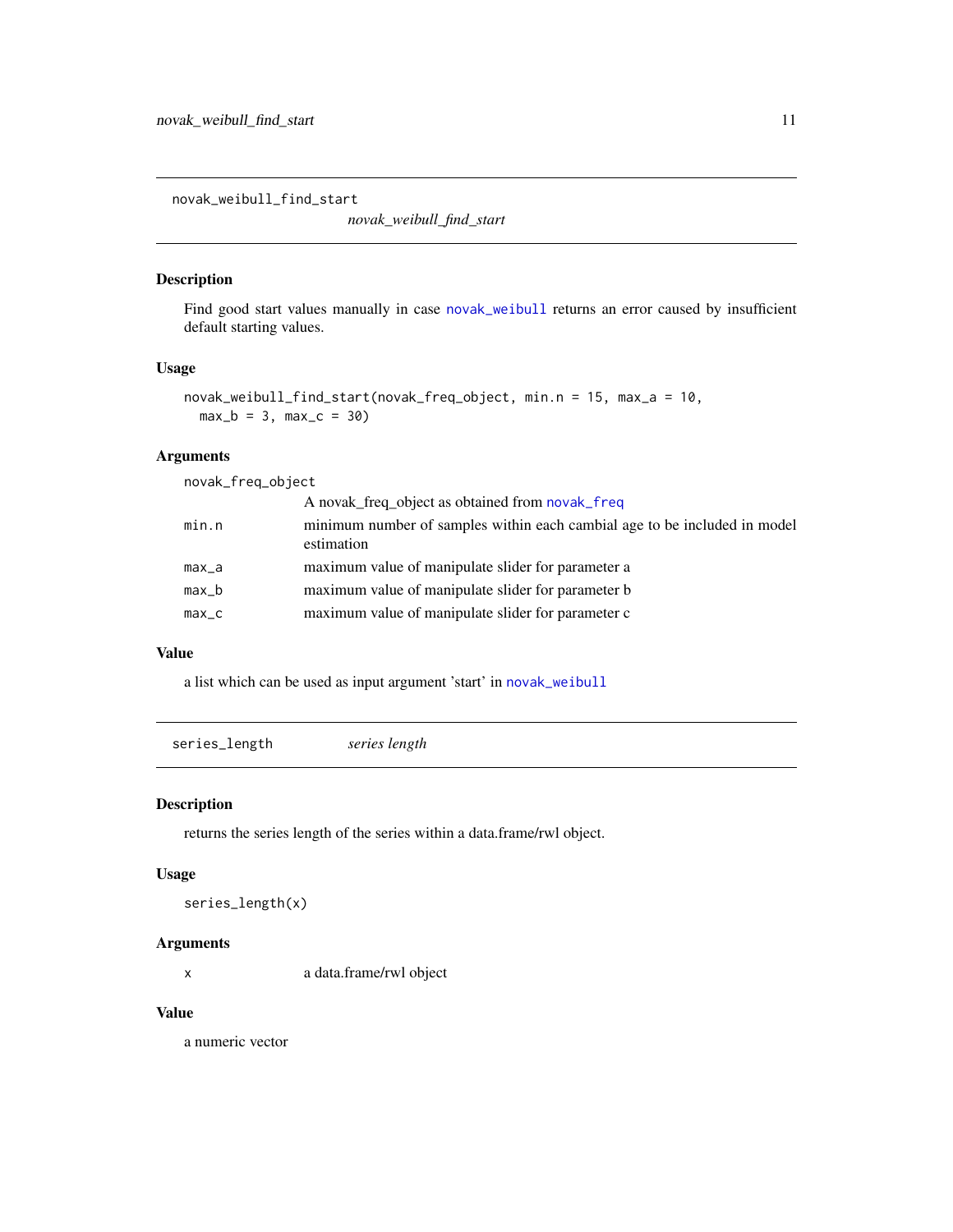<span id="page-11-0"></span>sort\_by\_index *sort\_by\_index*

## Description

internal function such as sortByIndex as in package dplR, shifts series to start with index 1, maintaining the same vector length by adding NA values to the end.

#### Usage

```
sort_by_index(x)
```
#### Arguments

x a numeric vector, representing an individual rwl series, potentially containing NA values.

## Value

a numeric vector with the same length as x.

#### Examples

 $x \leq -c(NA, NA, NA, 1, 2, 3, 4, 5, NA, NA)$ iadf:::sort\_by\_index(x) #[1] 1 2 3 4 5 NA NA NA NA NA

tidyrwl *tidy and untidy ring width data*

### <span id="page-11-1"></span>Description

little helper functions to convert dataframes from the data format used in multiple dendro-related R packages such as dplR to tidy data used in the tidyverse and vice versa

#### Usage

```
tidy_crn(crn)
untidy_crn(tidy_crn)
tidy_rwl(rwl, value_col = "rwl")
untidy_rwl(tidy_rwl, value_col = "rwl")
```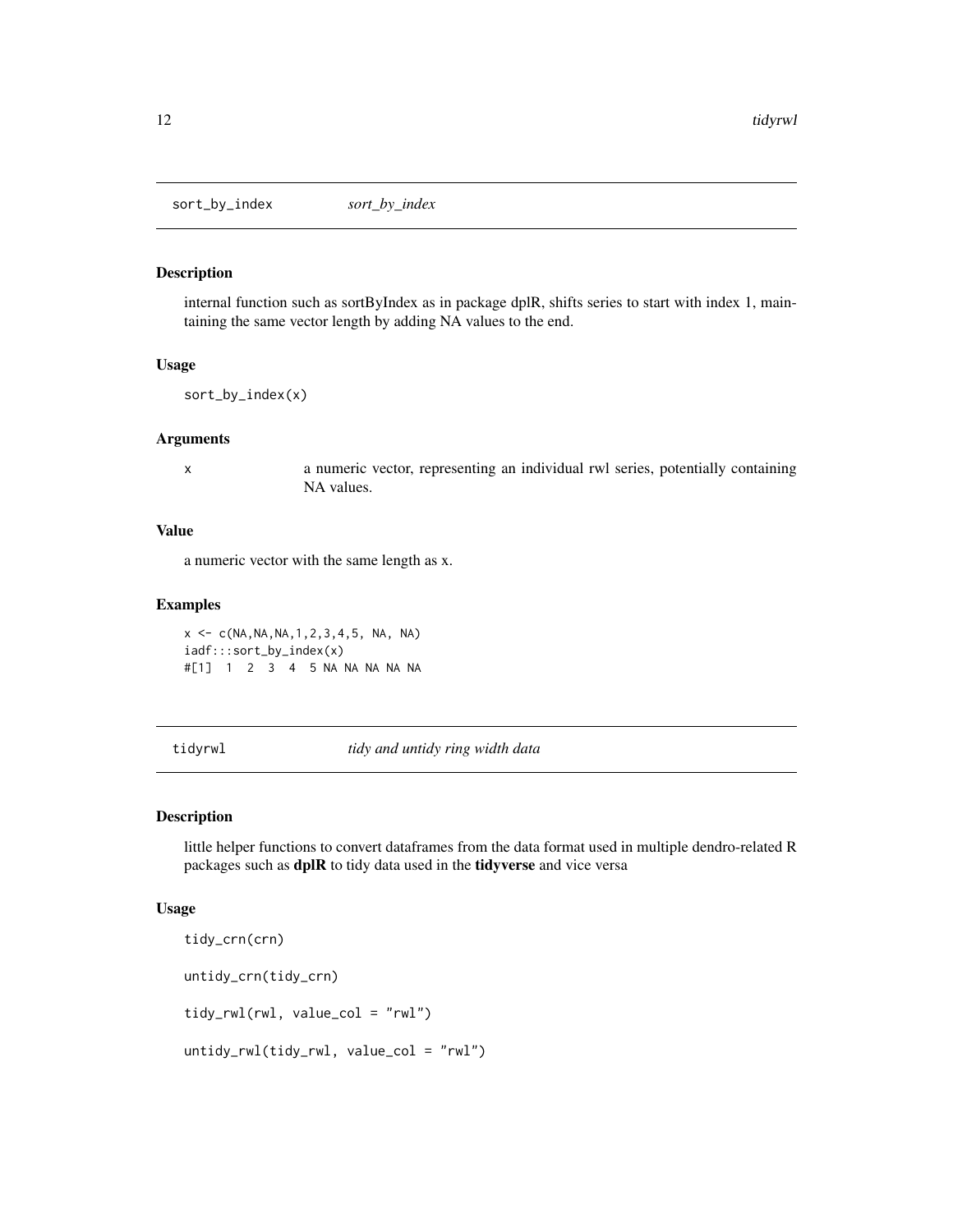## <span id="page-12-0"></span>to\_cambial\_age 13

## Arguments

| crn       | a chronology as obtained from chron                                                   |
|-----------|---------------------------------------------------------------------------------------|
| tidy_crn  | a tidy chronology as obtained from tidy_crn                                           |
| rwl       | ring width data as obtained from read.rwl                                             |
| value_col | column name of the value column in the tidy tibble of the input resp output<br>object |
| tidy_rwl  | tidy ring width data as obtained from tidy_rwl                                        |

## Value

data frames or tibbles

| to_cambial_age | to_cambial_age |  |  |
|----------------|----------------|--|--|
|----------------|----------------|--|--|

## Description

This function aligns tree ring series to match their cambial ages, taking pith offset into account if provided.

## Usage

to\_cambial\_age(rwl, po = NULL)

## Arguments

| rw1 | a data frame/rwl object.                                                                                         |
|-----|------------------------------------------------------------------------------------------------------------------|
| рo  | optional, a data frame containing series names in the first and po data as nr. of<br>years in the second column. |

#### Value

A data.frame with aligned series

```
library("dplR")
data("gp.rwl")
data("gp.po")
gp.po$series <- as.character(gp.po$series)
iadf:::to_cambial_age(gp.rwl, gp.po)
```